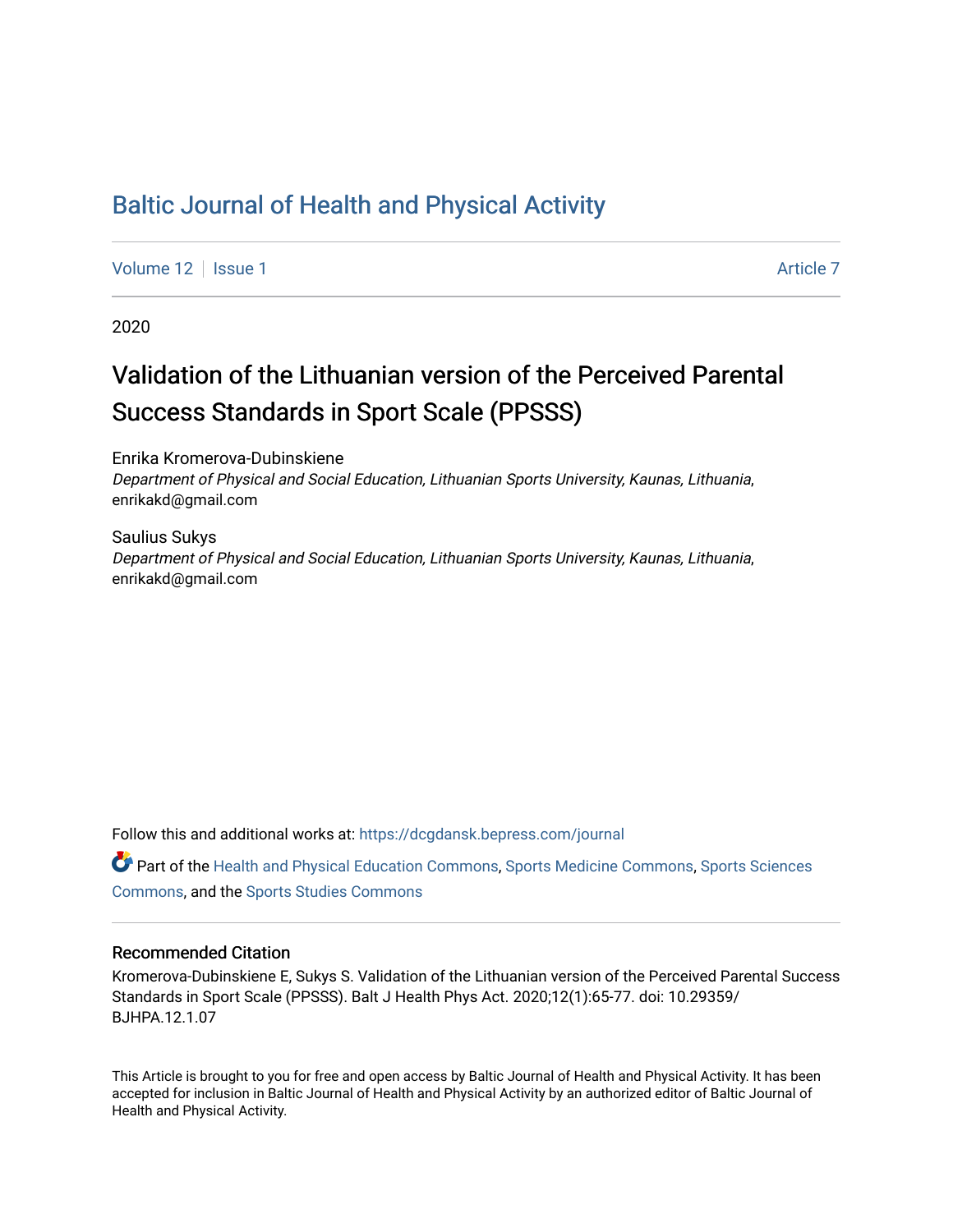## **Validation of the Lithuanian version of the Perceived Parental Success Standards in Sport Scale (PPSSS)**

Department of Physical and Social Education, Lithuanian Sports University, Kaunas, Lithuania

**Enrika Kromerova-Dubinskiene ABDEF, Saulius Sukys ACDF**

**Authors' Contribution:**

**A** Study Design

**B** Data Collection

**C** Statistical Analysis **D** Data Interpretation

**E** Manuscript Preparation

**F** Literature Search

**abstract**

**G** Funds Collection

**article details Article statistics: Word count:** 4,397; **Tables:** 3; **Figures:** 0; **References:** 71 **Received:** December 2019; **Accepted:** March 2020; **Published:** March 2020 **Full-text PDF:** http://www.balticsportscience.com **Copyright ©** Gdansk University of Physical Education and Sport, Poland **Indexation:** Celdes, Clarivate Analytics Emerging Sources Citation Index (ESCI), CNKI Scholar (China National Knowledge Infrastructure), CNPIEC, De Gruyter - IBR (International Bibliography of Reviews of Scholarly Literature in the Humanities and Social Sciences), De Gruyter - IBZ (International Bibliography of Periodical Literature in the Humanities and Social Sciences), DOAJ, EBSCO - Central & Eastern European Academic Source, EBSCO - SPORTDiscus, EBSCO Discovery Service, Google Scholar, Index Copernicus, J-Gate, Naviga (Softweco, Primo Central (ExLibris), ProQuest - Family Health, ProQuest - Health & Medical Complete, ProQuest - Illustrata: Health Sciences, ProQuest - Nursing & Allied Health Source, Summon (Serials Solutions/ProQuest, TDOne (TDNet), Ulrich's Periodicals Directory/ulrichsweb, WorldCat (OCLC) **Funding:** This research received no specific grant from any funding agency in the public, commercial, or not-for-profit sectors. **Conflict of interests:** Authors have declared that no competing interest exists. **Corresponding author:** Enrika Kromerova-Dubinskiene, Lithuanian Sports University, Sporto 6, LT-44221 Kaunas, Lithuania; tel: +37060732660; **Background:** The recently developed Perceived Parental Success Standards Scale (PPSSS) provides a new opportunity to understand better how parents perceive success in sport from the young athlete's perspective. The aim of the present study was to adapt and validate the Lithuanian-language version of the PPSSS. Material and methods: The study included 587 adolescents (mean age = 14.3, SD = 1.11) from different sport teams in Lithuania. Confirmatory factor analysis (CFA) and additionally exploratory Pearson's correlation and regression analysis were performed to test discriminant, concurrent, and predictive validity. **Results:** Exploratory structural equation modelling provided an acceptable fit of a two-factor model of PPSSS. Reliability analysis revealed good levels of internal consistency for the mastery and ego success standards factors. A significant positive relationship was found between perceived parental success standards based on mastery and self-esteem and intrinsic motivation. Perceived parental success standards based on ego were significantly and positively correlated with amotivation; moreover, perceived parental success standards were predictors for athletes' prosocial and antisocial behaviour in sports. **Conclusions:** Given the adequate psychometric properties, the Lithuanian version of the PPSSS can be used in studies aiming to better understand how young athletes perceived parental success standards within the sport domain. **Key words:** achievement goal orientation, parental motivational climate, young athletes' perceptions, reliability, validity.

e-mail: enrikakd@gmail.com.

**Open Access License:** This is an open access article distributed under the terms of the Creative Commons Attribution-Non-commercial 4.0 International (http://creativecommons.org/licenses/by-nc/4.0/), which permits use, distribution, and reproduction in any medium, provided the original work is properly cited, the use is non-commercial and is otherwise in compliance with the license.

www.balticsportscience.com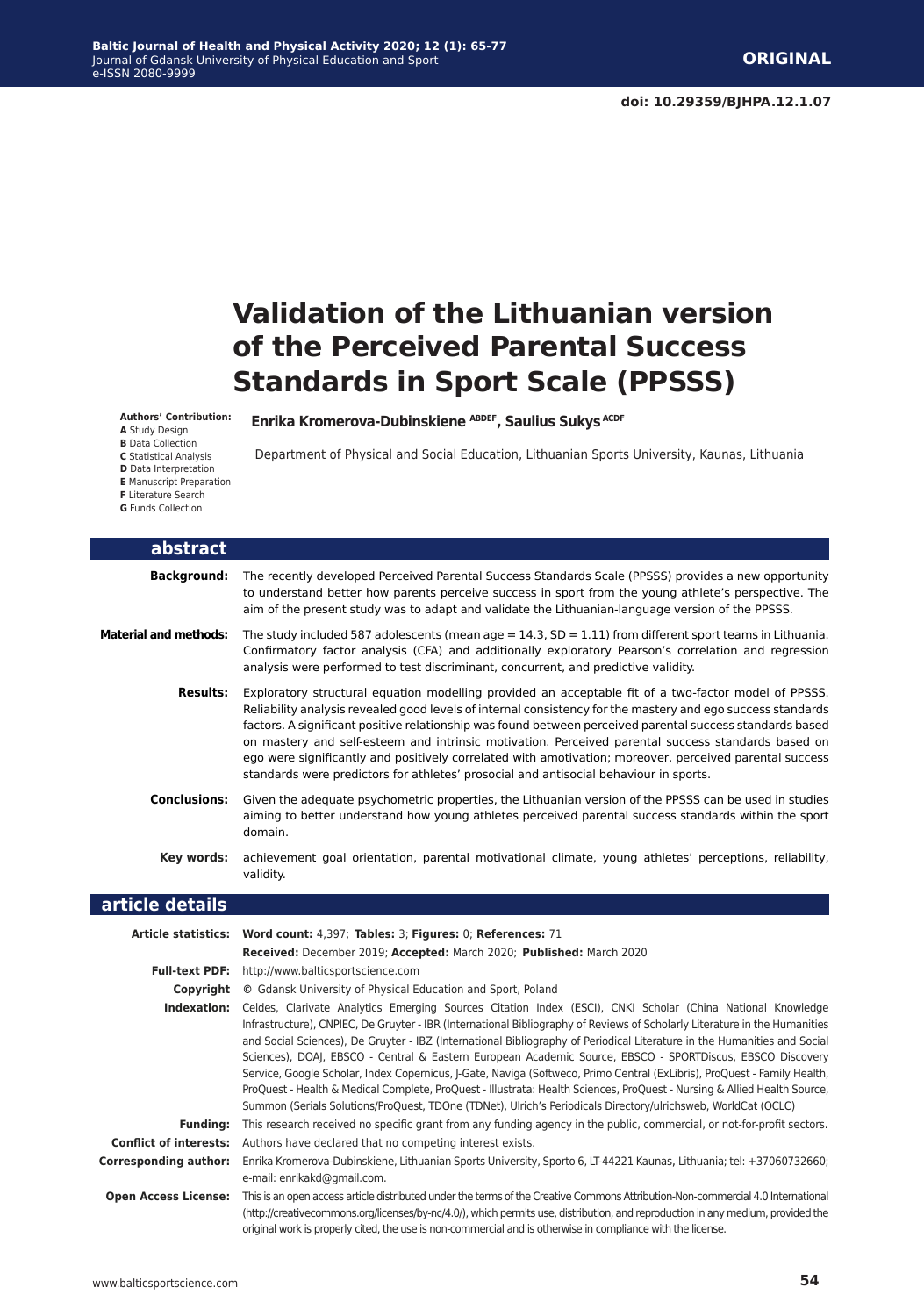### **introduction**

All children have the right to a universal and balanced programme of physical education including different types of sporting activity. Many young people do this compulsory physical activity outside school by attending sessions of their chosen sport. Some young people practice sport simply to fulfil their own potential; others aim to achieve better results and take part in competitive sports; still others look ahead to a future career and become professional sportsmen and women. Sport is more than just a way to fill leisure time: it plays an important role in forming personality and determining values [1, 2] and also improves physical, psychological and social health [3, 4]. However, simply participating in sport does not in itself create positive outcomes for young people [5, 6]. Factors motivating athletes to participate in sport, the goals they set and how they evaluate their performance are all of crucial importance. Evidence suggests that how athletes set their goals is related to how they perceive success in sport [7]. Athletes may set their own criteria for success in order to measure their achievement, or these criteria may be set by parents, coaches or other authorized persons.

The majority of research examining athletes' goal orientation [8–11] is based on achievement goal theory (AGT) [12], which defines two contrasting achievement goals that explain how individuals describe success in completing a task: mastery orientation and ego orientation. The mastery-oriented person uses a nondifferentiated concept of skill, focusing on improving existing skills, developing new ones and demonstrating mastery of the task. The demonstration of skill is based on maximum effort and is self-referenced; mistakes are treated as an opportunity to learn and to achieve better results by investing greater effort [13]. In contrast, the ego-oriented individual, who focuses on demonstrating abilities, may succeed with less effort and still outperform others, but views mistakes as failure, and experiences negative effects such as anxiety and self-derogation [12, 13]. Understanding a person's standards of success, and the actions they take to achieve a goal, can help them understand their motivation [14].

If we compare mastery- and ego-based achievement goal orientations, when mastery-based orientation prevails, people are inclined to experience greater satisfaction [15], moral reasoning [16], intrinsic motivation [17] and self-esteem [18, 19]. Thus, goal orientation is thought to influence prosocial and antisocial personal attitudes [20] and moral behaviour [21, 22]. Moreover, task orientation positively predicts prosocial behaviour [23, 4], whereas ego orientation positively predicts antisocial behaviour and vice versa [25, 26].

One further inseparable construct in AGT is the motivational environment created by other significant figures who implicitly or explicitly endorse certain criteria as to what constitutes success [27, 28]. In previous studies much attention has been paid to the role of coaches [29, 30], but recent research highlights the importance of parents in adolescents' experience in sport [18, 31–34]. This is understandable, since the research tools for analysing the influence of the climate created by coaches had been developed a decade earlier than those for analysing the climate created by parents [19]. According to the authors, the reason may lie in the fact that a coach can affect 10–30 athletes at a time, while parents have influence only on their own children [19]. Research evidence based on AGT has shown that parents have a significant impact compared to coaches [35]. Parents create a climate based on their point of view, expectations and behaviour that, positively or negatively, influences the adolescent's goals [19] and their motivation to achieve these goals [36]. Consequently, the motivational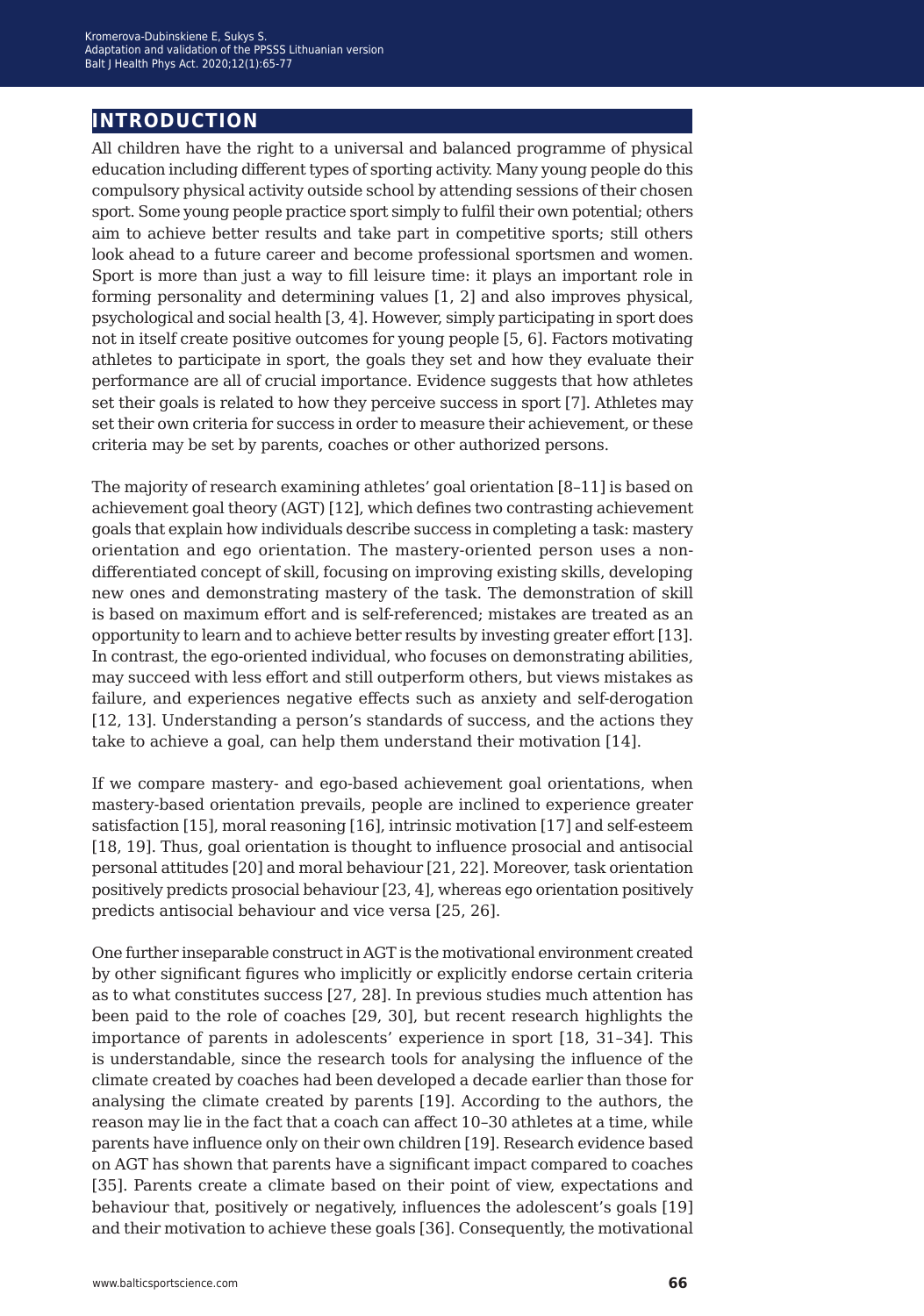climate is based on the behavioural patterns and reinforcement of key socializing agents (in this case, the parents), and the children themselves interpret the effects they cause [14]. The authors state that 'the inferred values and beliefs of socializing agents have a particular significance, and, according to AGT, they constitute a core component of the motivational climate' [14, p3]. Research on young athletes suggests a greater influence of parents on the child's self-esteem [37–40], when sport is an important aspect of family life, since the parental influence on the child is mostly focused on this element of the child's experience. Moreover, other studies emphasized that the atmosphere created by the parents is not only related to the self-esteem of the child but also has a significant impact on it [14, 18, 19]. In accordance with AGT, an emphasis on mastery stimulates self-esteem by reinforcing the inner motivation of the adolescent [18].

To date, a number of research tools have been developed based on AGT, but none that reveals the parents' perceived standard of success in sport. This lack encouraged researchers to develop new research tools to investigate this further. Perceived Parent Success Standards Scale (PPSSS) provides an opportunity to reveal how parents perceive success in sport from the child's perspective. This scale was adapted from the Perception of Success Questionnaire [41], which measures athletes' achievement goals in sport. The PPSSS provides a measure of athletes' perceptions of their parents' ego- and mastery-oriented success criteria, an essential component of the motivational climate created by parents [14]. It should be noted that the PPSSS provides an alternative to the Parent-Initiated Motivational Climate Questionnaire-2 (PIMCQ-2) [42], which measures a learning/enjoyment climate, a worry-conductive climate, and a success-withouteffort climate. But the PIMCQ-2 focuses more on facets of motivational climate than the PPSSS does. The PPSSS was found to display orthogonality between the mastery and ego standards that mirrors the orthogonality shown between goal orientations in other studies [41, 43]. Therefore, taking everything into account, the PPSSS is a useful new tool for researchers aiming to study athlete-perceived parental success standards within the sport domain. But future studies aiming to measure psychometric properties of this scale are also encouraged. As authors of this scale emphasized, it was validated with the sample of young basketball players. Thus, cross-cultural adaptation of the PPSSS also is important allowing data comparison. Therefore, the applicability of this scale should be tested in different cultural contexts and languages than the ones in the original version.

Building upon the initial work of Schwebel et al. [14], the main purpose of this study was to investigate the validity and reliability of an adapted version of the PPSSS as applied to adolescent participants in sport in Lithuania. Further examination of the validity and reliability of the PPSSS will make an important contribution to establishing the psychometrics of the scale. Moreover, a psychometrically sound measure of the perceived success standards of parents in sport would be an important tool for further research into the influence of parents on their children's psychosocial development. Thus, adaptation and validation of the PPSSS will offer the possibility of including Lithuanian studies on parental influences on the conception of success to the international context.

#### **material and methods**

Firstly, we carried out an initial test of a two-factor model of the PPSSS structure, based on the findings of Schwebel et al. [14]. Secondly, we analysed the construct validity of the scale by examining the discriminant and convergent as well as criterion-related validity of the PPSSS. On the basis of previous research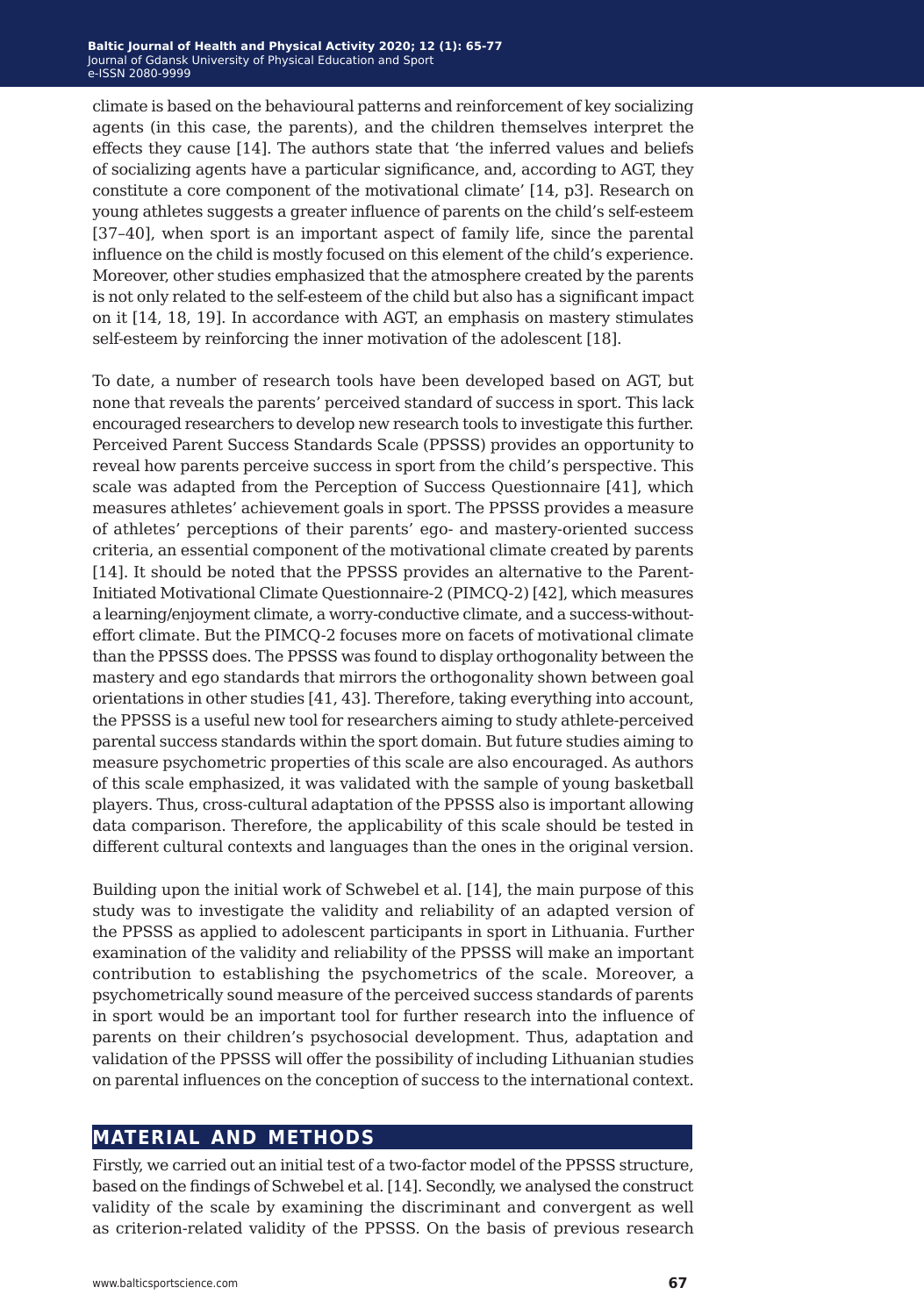related to motivation [17] and self-esteem [14, 18, 19, 44], we expected to see a relationship between the PPSSS and the athletes' motivation. Specifically, we expected to find that perceived parent master success standards would be positively related to athletes' intrinsic motivation and self-esteem. We also expected that where athletes perceived parental standards to be based on ego, there would be lower levels of self-esteem and motivation. Based on previous findings on moral sport behaviour [22–26, 45], we hypothesized that a perception of parental standards based on mastery would be positively associated with athletes' more prosocial behaviour and, conversely, a perception of parents' standards based on ego would be positively related to antisocial behaviour as evidence of the predictive validity of PPSSS.

#### **translation of the ppsss**

In order to achieve the Lithuanian version of the PPSSS, we used a forward and back-translation procedure [46]. First, the scale was translated into Lithuanian by three independent native Lithuanian translators. In translating the scale text, emphasis was given to the conceptual equivalent of words and phrases (instead of providing a literal translation). Next, a synthesis of the three was performed by an expert committee composed of a panel of experts (including the authors of this study). Finally, the scale text was backward translated from Lithuanian into English by two English language professionals (who were not the same individuals providing the first translation from English to Lithuanian) and any discrepancies were discussed by the authors of this research until agreement was reached. This resulted in a 12 item Lithuanian version of the PPSSS, which was tested with 125 participants (a pilot study) to ensure that the scale was clear and understandable on a 5-point scale (e.g.,  $1 =$  absolutely unclear,  $5 =$  completely clear).

#### **participants and procedures**

In total, 587 adolescents (201 boys and 386 girls, M age  $= 14.3$ , SD  $= 1.11$ , and age range = 13–15) from different sports teams in Lithuania participated in the study. The sample included only those athletes who had participated in sport for at least one year. Athletes represented basketball, football, volleyball and track and field sports and had participated in their current sport on average for 4.01 years  $(SD = 2.48)$ .

The research was conducted in two stages. As the two-factor orthogonal structure of the PPSSS was established [14], the first stage aimed to test the factor structure in the adapted version and used 202 participants (159 boys and 43 girls). In the second stage, 385 young people (227 boys and 158 girls) took part, aiming to test the construct validity and reliability of the PPSSS.

Prior to the commencement of the study, approval was received from the University Ethics Committee of the first and third authors (No SMTEK-12). Initial contact was made with representatives of the youth teams to obtain their permission to approach the athletes regarding the study. Written parental/ guardian informed consent was obtained before the young people were involved. Parental/guardian consent forms were distributed by the researcher in envelopes to all athletes on the selected teams. Athletes returned the consent forms to their coaches. Almost 80% of the consent forms were returned (< 5% declined to give permission). Athletes with parental consent were informed about the study aim, that participation was voluntary, honesty in responses was vital, and data would be kept strictly confidential and used only for research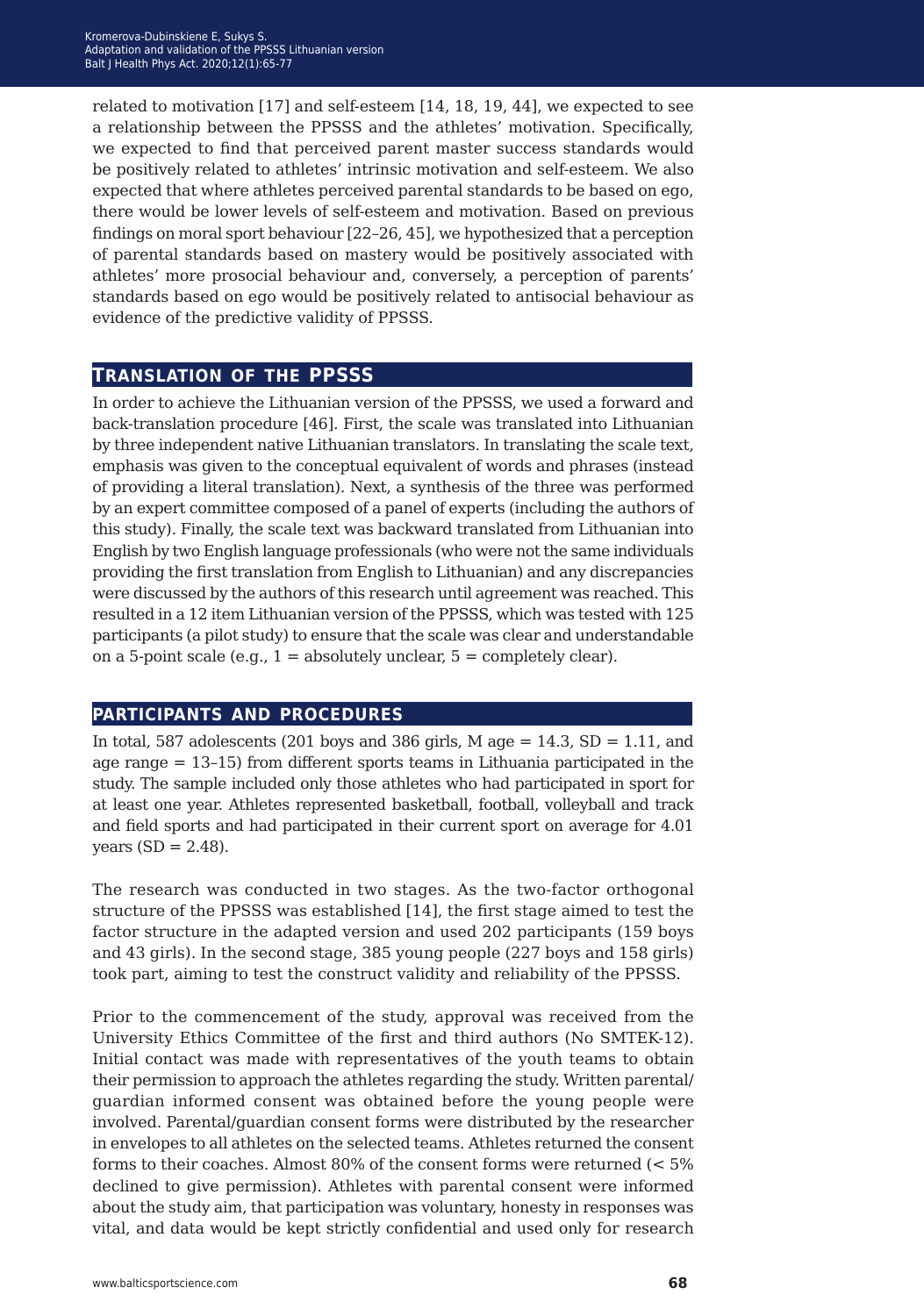purposes. Athletes completed the questionnaire after a training session, in the presence of research assistants. Participants were instructed to complete the questionnaires as carefully as possible. The questionnaires were completed anonymously and without the coach present to minimize socially desirable responding. Respondents who participated in the survey were not remunerated.

#### **measures**

**Perceived Parental Success Standards.** Athlete perception of parents' success standards in sport was assessed using the PPSSS [14], in which young athletes answered 12 questions focused on their parents' definition of success, as exhibited by the parents. Each of the questions was introduced with the prompt, 'When I play sports, it is most important TO MY PARENTS that…' and responses were made on a 4-point scale ranging from 1 (strongly disagree) to 4 (strongly agree). PPSSS has two subscales: ego and mastery standards.

**Sport motivation.** The Sport Motivation Scale (SMS) [47] was used to measure participants' motivation in sport. The adaptation and psychometric validation of this scale in Lithuania first time was conducted with a sample of adolescent athletes [48]. Study results showed evidence of structural validity of the SMS. Also the SMS has demonstrated adequate reliability, with Cronbach's alpha ranging from 0.60 to 0.88. A more recent study aiming to assess o psychometric characteristics of this scale also provided evidence for the reliability, with Cronbach's alpha ranging from 0.65 to 0.80 [49]. The athletes were asked to what extent they agreed with the stated items, based on the root question 'Why do you currently participate in sport?', and using a 7-point scale ranging from 1 (does not correspond at all) to 7 (corresponds exactly). The scale consisted of seven subscales: three types of intrinsic motivation, three types of extrinsic motivation, and amotivation. There are several ways to identify categories in the SMS, one of which is to group broader motivational categories [50]. Accordingly, in this study, we calculated scores only for intrinsic motivation and for amotivation. The Cronbach internal reliability coefficients for both subscales were good (0.90 for intrinsic motivation and 0.79 for amotivation).

**Self-esteem.** Self-esteem was measured using [51] 10-item self-esteem Likert scale. All statements (e.g. 'I feel that I have a number of good qualities', 'I feel I do not have much to be proud of') were answered using a 4-point Likert scale format ranging from strongly agree to strongly disagree. Five items were reverse-scored. This scale has been used in numerous previous publications in Lithuania, including studies with sport-based samples, e.g. [52], with good internal consistency alpha coefficients (e.g. 0.86). The Cronbach internal reliability coefficient in the present study was acceptable (0.76).

**Prosocial and antisocial behaviour in sports.** The Prosocial and Antisocial Behaviour in Sport Scale (PABSS) [53] was used to measure athletes' prosocial and antisocial behaviour in sports. Participants were presented with 20 behaviours and were asked to report how often they had engaged in each behaviour during the current season on the 5-point Likert scale from 1 (never) to 5 (very often). The PABSS consists of four subscales that measure antisocial behaviour towards opponents and teammates (e. g. 'Tried to injure an opponent', 'Physically intimidated an opponent'), and prosocial behaviour towards opponents and teammates (e.g. 'Encouraged a teammate', 'Helped an injured opponent'). The Lithuanian version of this scale in previous studies had been validated by providing evidence of convergent and discriminant validity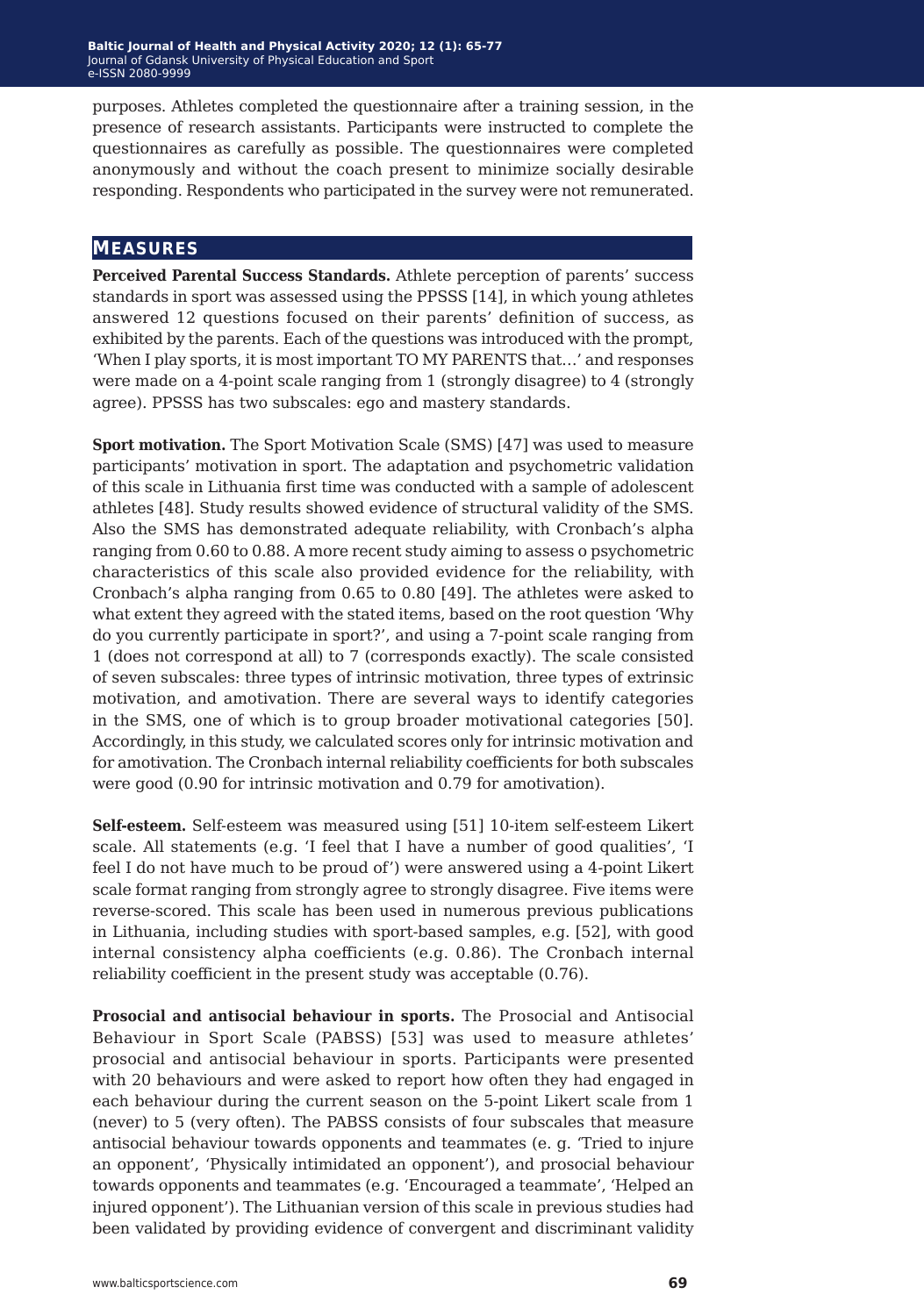and demonstrated good internal consistency with alpha coefficients ranging from 0.79 to 0.85 [54]. Internal consistency of the subscales in the present study was good ranging from 0.77 to 0.88.

#### **statistical analysis**

Data were analysed using the Statistical Package for the Social Sciences (SPSS) 23.0 and Mplus 6. Preliminary data screening was conducted in order to check for missing values and normality. There were no missing data. The distribution of the data was acceptable because the skewness and kurtosis values were between  $\pm$  1. Descriptive analysis included the mean and standard deviations, and the values of the ranges. The factor structure of the Lithuanian version of PPSSS used in the first stage was Exploratory Factor Analysis (EFA). Next, the PPSSS factor structure was tested by using Exploratory Structural Equation Modelling (ESEM) [55, 56]. ESEM is an alternative solution, incorporating the advantages of EFA and Confirmatory Factor Analysis. Assessing the model fit involved examining the comparative fit index (CFI) [57], and to this end the (robust) Tucker-Lewis index (TLI) [58], and the (robust) root mean square error of approximation (RMSEA) [59], with its 90% confidence interval, were employed. CFI and TLI values of > 0.95 and RMSEA values of < 0.06 were considered as indicators of excellent fit [60], and CFI and TLI values of > 0.90 and RMSEA of < 0.08 were considered as indicators of acceptable fit [61]. Data for the ESEM analyses were treated categorically. For the reliability analysis, Cronbach's alpha coefficients were calculated. Based on literature [62], alphas of 0.80 were deemed acceptable. Discriminant and convergent validity were tested via Pearson correlation coefficients between the PPSSS (LT) and subscale scores of sport motivation and self-esteem. For predictive validity, two sets of regression analyses were conducted, one each for prosocial and antisocial behaviour.

#### **results**

Although the study by Schwebel et al. [14] reported a two-factor structure of PPSSS, in order to explore the factorial structure of PPSSS (LT) in the Lithuanian sample, all 12 items of the scale were subjected to an EFA with Varimax rotation. The Kaiser-Meyer-Olkin measure verified the sampling adequacy for the analysis: KMO = 0.81. Bartlett's test of sphericity was significant  $(\chi^2 (66) = 1108.26)$ ; p < 0.001) suggesting that the correlation matrix was significantly different from the identity matrix and therefore factorable. The maximum likelihood factor analysis with a cut-off point of 0.40, and Kaiser's criterion of eigenvalues greater than 1, yielded a two-factor solution as the best fit for the data, accounting for 58.06% of the variance (Table 1). The first factor comprised six elements with factor loadings from 0.679 to 0.860 and represented the ego subscale. The second factor comprised six elements with factor loadings from 0.403 to 0.876 and represented the mastery subscale.

In order to cross-validate the two-factor structure of PPSSS (LT) further, ESEM was carried out in the second subsample. ESEM results showed that the twofactor PPSSS revealed an acceptable fit of the data:  $CFI = 0.943$ ;  $TLI = 0.908$ ;  $RMSEA = 0.07$  (90% CI = .06 to .08). The result analysis showed the two-factor model with 6 ego (with standardized factor loading ranged between 0.540 – 0.855) and 6 mastery standards (with standardized factor loading ranged between 0.399 – 0.749 items) (Table 1). As can be seen in Table 1, the loading of element 12 ('I perform to the best of my ability') was quite low but reached the cut-off point of 0.40.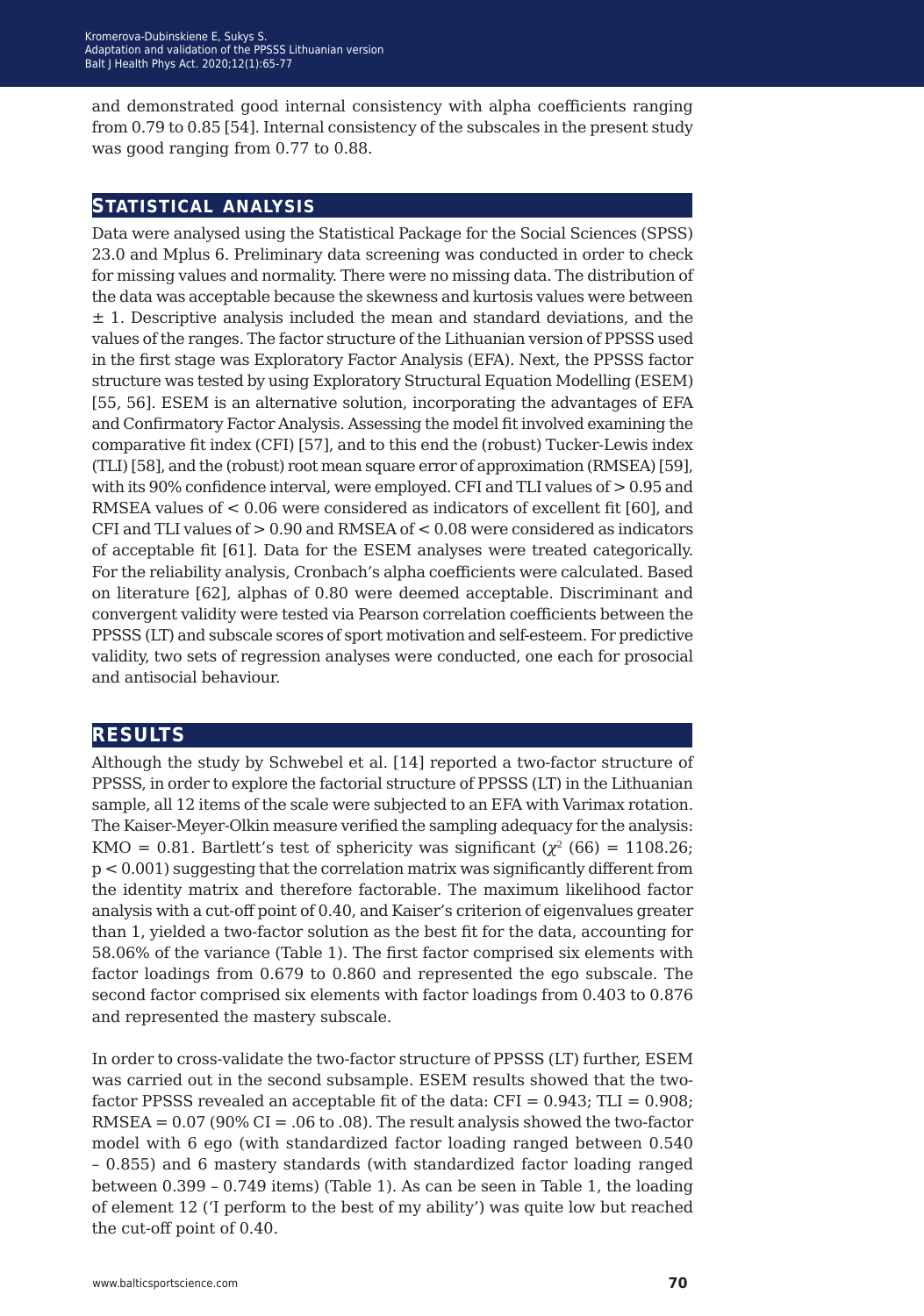The reliability analysis with all sample data revealed good levels of internal consistency, with a Cronbach alpha of 0.86 for the ego standards factor and .80 for the mastery standards factor. Concerning the loading level of element 12, we checked for changes in the alpha value if this item were deleted, and results showed that the increase of Cronbach alpha was very low – 0.81.

Descriptive statistics showed that the mean for parental mastery standards in the total sample was  $3.26$  (SD = 0.47), and for parental ego standards the mean score was  $2.49$  (SD = 0.61).

In order to provide further evidence for the validity of the PPSSS, Pearson's correlation was conducted with the entire sample (Table 2). Correlation analysis showed that the perceived parental success standards based on mastery were significantly and positively correlated with self-esteem, intrinsic motivation and prosocial behaviour of young athletes and negatively correlated with amotivation (Table 2). Perceived parental success standards based on ego were significantly and positively correlated with amotivation, and antisocial behaviour of young athletes. Furthermore, a weak positive correlation was displayed between perceived parental success standards based on ego, and self-esteem.

In order to access the predictive validity, we conducted four regression analyses to test whether the perceived parental success standards based on mastery and ego predict the moral behaviour of young athletes. The results of the analyses (Table 3) indicated that perceived parental success standards based on mastery were a positive predictor for prosocial behaviour towards both teammates and opponents. As shown in Table 3, perceived parental success standards based on ego emerged as a positive predictor for antisocial behaviour towards teammates.

|                                          | EFA factor loading |         | <b>ESEM</b> factor loading |           |
|------------------------------------------|--------------------|---------|----------------------------|-----------|
|                                          | Ego                | Master  | Ego                        | Master    |
| I am clearly better than others.         | .860               | $-.101$ | $.855***$                  | $-.114*$  |
| I am the best.                           | .787               | .036    | $.724***$                  | .001      |
| I play better than my opponents.         | .741               | .253    | $.540***$                  | $.262***$ |
| I show other people I am the best.       | .731               | .157    | $.697***$                  | .109      |
| I beat other people.                     | .727               | $-.074$ | $.710***$                  | $-.053$   |
| I accomplish something others cannot do. | .679               | .379    | $.606***$                  | $.284***$ |
| I overcome difficulties.                 | .116               | .876    | $-.032$                    | .749***   |
| I show clear personal improvements.      | .127               | .768    | .022                       | .699***   |
| I master something I couldn't do before. | .008               | .764    | $-.039$                    | .720***   |
| I reach a goal.                          | .212               | .758    | .052                       | $.652***$ |
| I work hard.                             | $-068$             | .621    | .001                       | $.586***$ |
| I perform to the best of my ability.     | .367               | .403    | $.353***$                  | .399***   |

Table 1. Factor loadings for EFA (group one) and ESEM solution (group two) for PPSSS

Ego = Ego standards, Master = Master standards.

 $* p < 0.05$ ,  $*** p < 0.001$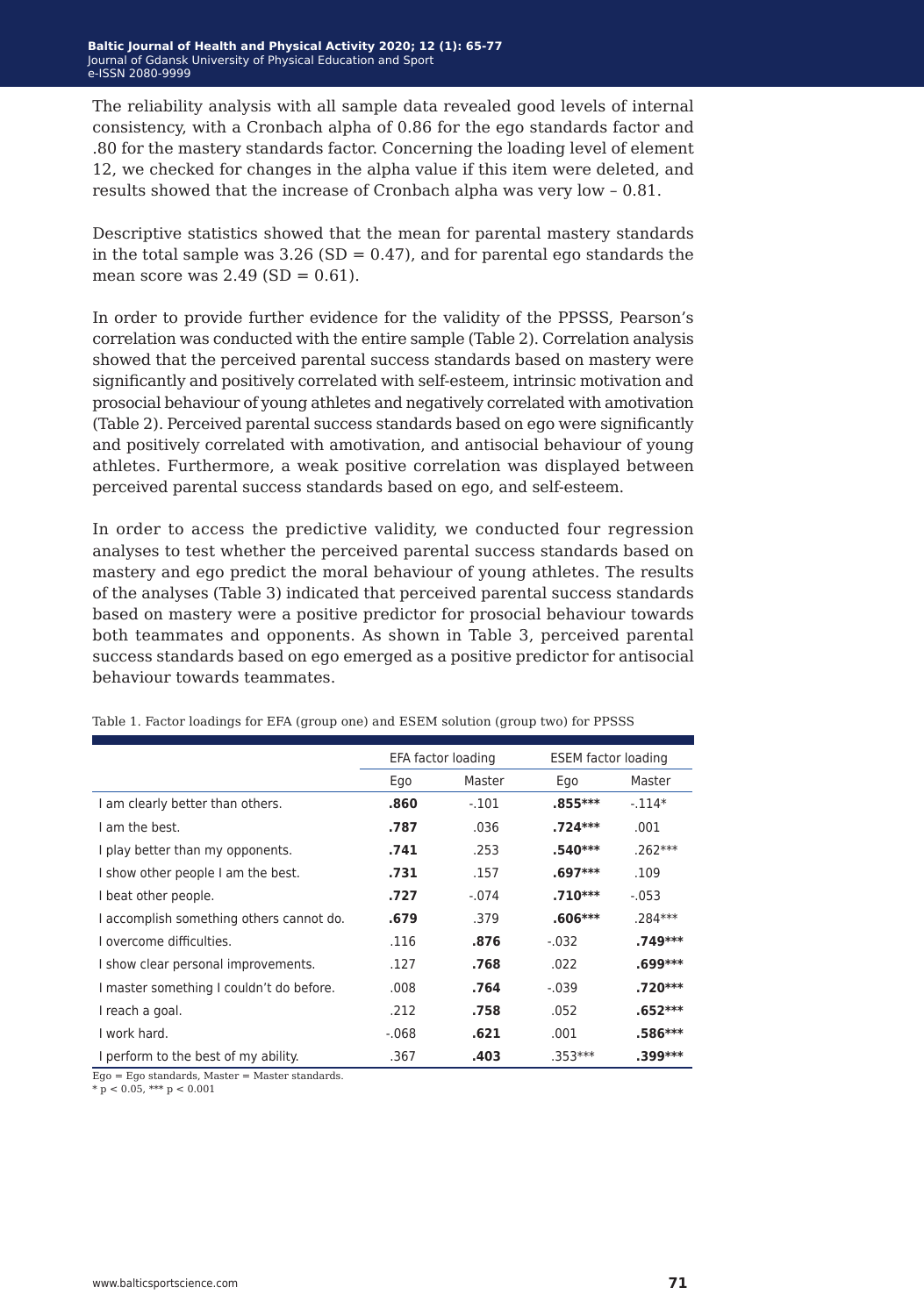Table 2. Correlations between PPSSS subscales and self-esteem, motivation, and moral behaviour in sport variables

| Variables      | 1        | $\overline{2}$ | 3       | 4         | 5       | 6       | 7       | 8       | 9    |
|----------------|----------|----------------|---------|-----------|---------|---------|---------|---------|------|
| 1. PPMSS       |          |                |         |           |         |         |         |         |      |
| 2. PPESS       | $.30**$  |                |         |           |         |         |         |         |      |
| 3. Self-esteem | $.27**$  | $.09*$         |         |           |         |         |         |         |      |
| 4. Intrinsic   | $.44**$  | $.14**$        | $.21**$ |           |         |         |         |         |      |
| 5. Amotivation | $-.21**$ | $.21**$        | $-29**$ | $-.35***$ |         |         |         |         |      |
| 6. PT          | $.35***$ | $.09*$         | $.24**$ | $.34**$   | $-14**$ |         |         |         |      |
| 7. PO          | $.17**$  | $.21**$        | $.15**$ | $.31**$   | $-.03$  | $.48**$ |         |         |      |
| 8. AT          | .07      | $.15***$       | $-13**$ | .05       | $.16**$ | .05     | .04     |         |      |
| 9. AO          | .08      | $.15***$       | $-.03$  | $.10*$    | .06     | $.12*$  | $.14**$ | $.57**$ |      |
| Mean           | 3.26     | 2.49           | 31.25   | 5.69      | 2.06    | 3.95    | 2.76    | 1.62    | 1.42 |
| <b>SD</b>      | 0.47     | 0.61           | 3.86    | 0.99      | 1.21    | 0.73    | 0.99    | 0.57    | 0.60 |

PPMSS = perceived parent mastery success standards, PPESS = perceived parent ego success standards, PT = prosocial teammates, PO = prosocial opponent, AT = antisocial teammates, AO = antisocial opponent

 $* p < 0.05$ ,  $** p < 0.01$ 

| Table 3. Hierarchical regression of PPSSS predicting athletes' moral behaviour in sport |  |
|-----------------------------------------------------------------------------------------|--|
|-----------------------------------------------------------------------------------------|--|

| Variable                            | B       | <b>B</b> 95% CI | β       | t         | AR <sup>2</sup> |  |
|-------------------------------------|---------|-----------------|---------|-----------|-----------------|--|
| Prosocial behaviour with teammates  |         |                 |         |           |                 |  |
| <b>PPMSS</b>                        | 0.54    | 0.41 < 0.66     | 0.35    | $8.42***$ |                 |  |
| <b>PPESS</b>                        | $-0.02$ | $-0.01 < 0.08$  | $-0.01$ | ns        |                 |  |
|                                     |         |                 |         |           | $0.15***$       |  |
| Prosocial behaviour with opponent   |         |                 |         |           |                 |  |
| <b>PPMSS</b>                        | 0.28    | 0.10 < 0.46     | 0.13    | $3.09*$   |                 |  |
| <b>PPESS</b>                        | 0.24    | 0.10 < 0.38     | 0.15    | $3.39***$ |                 |  |
|                                     |         |                 |         |           | $0.06***$       |  |
| Antisocial behaviour with teammates |         |                 |         |           |                 |  |
| <b>PPMSS</b>                        | 0.04    | $-0.07 < 0.14$  | 0.03    | ns        |                 |  |
| <b>PPESS</b>                        | 0.11    | 0.03 < 0.19     | 0.15    | $3.39***$ |                 |  |
|                                     |         |                 |         |           | $0.09***$       |  |
| Antisocial behaviour with opponent  |         |                 |         |           |                 |  |
| <b>PPMSS</b>                        | 0.12    | 0.02 < 0.12     | 0.05    | ns        |                 |  |
| <b>PPESS</b>                        | 0.05    | $-0.03 < 0.12$  | 0.14    | $3.19**$  |                 |  |
|                                     |         |                 |         |           | $0.03***$       |  |

 $AR^2 = R^2$  unique to each step, \*\*\*p < 0.001, CI= confidence interval,  $ns = not$  significant

#### **discussion**

Development and application of the PPSSS [14] was an important new step in assessing how young athletes perceive parental success standards in sport, a core element of the parent-initiated motivational climate. Originally developed using a sample of young basketball players in the United States, the analysis of the PPSSS psychometric properties in different cultural contexts is an important line of research that will enable comparative studies analysing athlete perception of parents' orientation of achievement goals across different countries. Thus, the aim of this study was to investigate the validity and reliability of the PPSSS in a sample of Lithuanian adolescent participants in sport.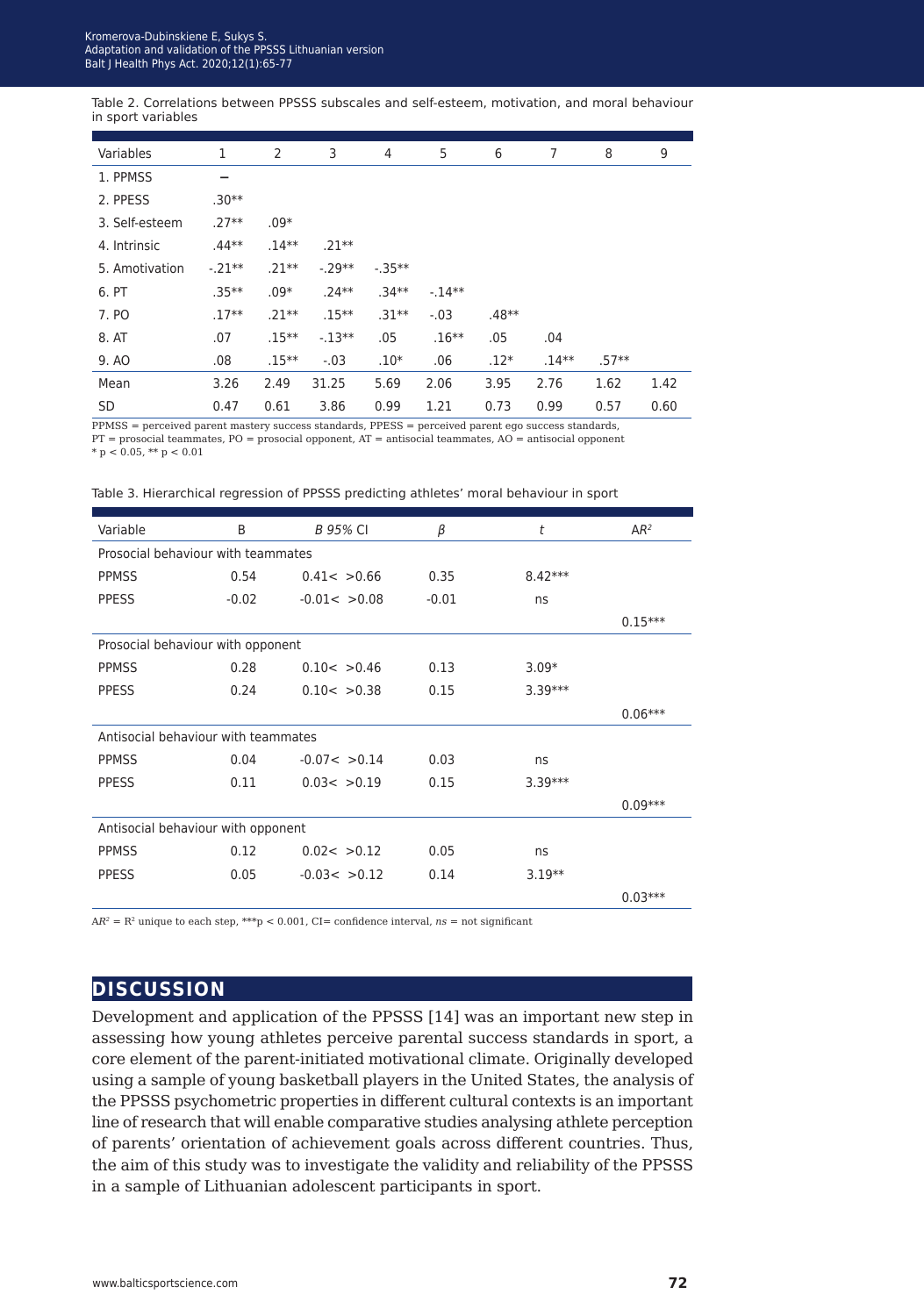The original study by Schwebel et al. [14] supported the two-factor structure of the PPSSS allowing measurement of independent ego and mastery dimensions. In the current study, the first step was the evaluation of the PPSSS factorial structure. First, the finding of the EFA showed that the PPSSS has a two-factor (ego and mastery) structure. The two-factor PPSSS (LT) structure was further cross-validated using ESEM. ESEM supported a two-factor structure of the PPSSS. The findings of the current study are consistent with those of Schwebel et al., supporting the two dimensions of perceived parental standards of success in sport.

To determine the reliability of the Lithuanian version of the PPSSS, the internal consistency of the athletes' scores on the mastery and ego subscales was examined. The Cronbach's alpha coefficients were satisfactorily high for both mastery and ego factors. In the initial validation of Schwebel et al. [14], Cronbach's alpha internal consistency reliability coefficients were 0.84 and 0.86. Very similar alpha coefficients in our study confirmed that the translated PPSSS is a reliable measure of perceived parental success standards in sport.

As the purpose of the current study was to investigate the validity of the PPSSS, we analysed the association of perceived ego and mastery success standards with other related variables as evidence of discriminant and convergent validity. Previous studies documented the relationship between achievement orientation, athletes' motivation [12, 28, 63] and higher self-esteem [64]. It was also found that the coach, a key figure, created a motivational climate positively related with young athletes' self-determined motivation [65, 66] and self-esteem [67]. Furthermore, recent studies have highlighted the influence of perceived parent-initiated motivational climates, based on mastery and ego, on young athletes' motivation [19] and self-esteem [18, 19, 44]. Our results, using the PPSSS, which found that perceived parental success standards based on mastery positively relate to higher self-esteem in young athletes, are in line with the aforementioned studies and also support a similar conclusion by Schwebel et al. [14]. The current study additionally showed the relationship between perceived parental success standards and young athletes' motivation in sport: parental success standards based on mastery were positively correlated with intrinsic motivation and negatively correlated with amotivation, while perceived parental success standards based on ego were positively correlated with amotivation. These results can be interpreted as conceptually consistent with the authors of the PPSSS, showing perceived parental success standards based on mastery positively associated with masterybased achievement goal orientation and negatively associated with ego-based achievement goal orientation. AGT theory emphasizes that mastery orientation is supported by the inner beliefs of the individual (intrinsic motives), whereas ego orientation is supported by external influences (extrinsic motives) [12].

Evaluating predictive validity, four regression analyses were conducted to test whether the perceived parental success standards based on mastery and ego predict the moral behaviour of athletes. Overall, our results provide evidence that perceived parental success standards based on mastery are positively related to athletes' prosocial behaviour towards teammates and opponents, while parental success standards based on ego emerged as a positive predictor for antisocial behaviour. Unexpectedly, parental success standards based on ego also positively predict prosocial behaviour of athletes towards opponents. This result is partly explained by the fact that the antisocial aspects of the moral climate are absorbed more quickly and easily than the prosocial aspects [22]. It means antisocial influence on human behaviour has a stronger impulse than prosocial influence. 'Bad is stronger than good, as a general principle across a broad range of psychological phenomena' [68, p. 323].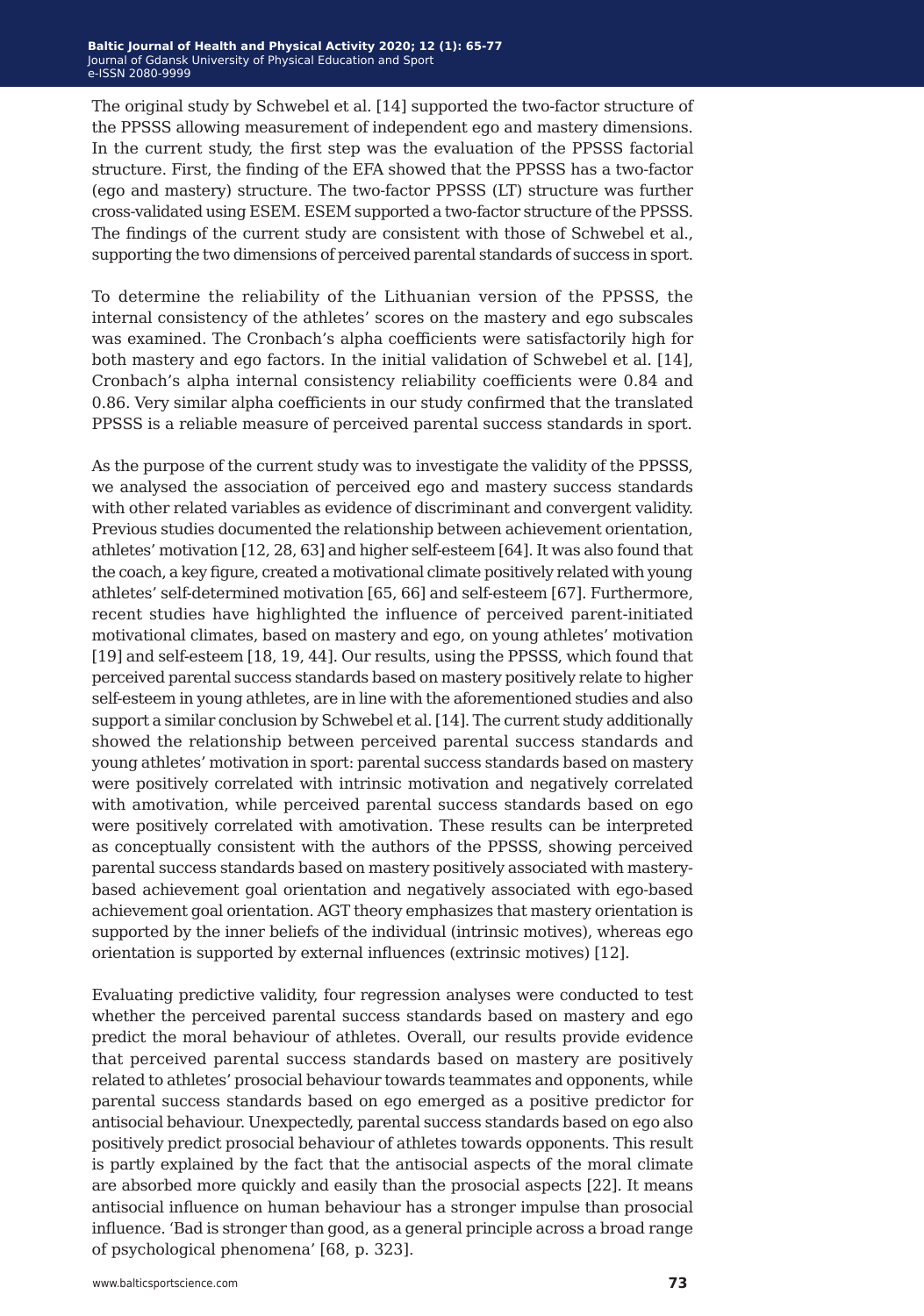This may explain why the study found that parental success standards based on ego positively influence prosocial behaviour towards opponents. Nevertheless, namely a person's belief that a certain behaviour is morally correct has a high motivational power to act on that belief [22]. Therefore, the standard of parental success is a critical factor in shaping their children's behavioural patterns to achieve that success.

Previous studies also found that young athletes' perception of a mastery climate has been associated with prosocial behaviour [23, 24]. In addition, an athlete's perception of a mastery climate promoted by other significant figures not only leads to prosocial behaviours, but also reduces the expression of antisocial behaviour [69, 70]. Inter alia, adolescent athletes' perceptions of a motivational climate based on mastery predicted positive prosocial and negative antisocial behaviour towards teammates [71]. Such behaviours are influenced by adolescents' perception of the environment as supportive and stimulating, and therefore athletes themselves tend to be tolerant of teammates and rivals [71]. Similarly, if an athlete's environment is dominated by an egobased climate, he or she tends to be more egoistic, criticise others, and behave in an antisocial way with teammates [71]. In other words, whatever the climate and behaviour broadcast from those around the athletes, the same response can be expected from them.

The results of our study found that the structure of the Lithuanian version of PPSSS allowed us to differentiate between perceived parental mastery-based and ego-based standards for success in sport. One of the strengths of this study is that the analysis covered adolescent athletes participating in different sports, compared with the participants of the initial validation study. This study confirms a relatively new research instrument to assess the relationship between parents' perceived success standards in sport and their influence on adolescent personality variables from an AGT perspective that provides a framework for understanding how individuals interpret and respond to achievement activity [13]. We believe that this study will stimulate and expand further research in this area. The present study, however, also has limitations. Firstly, some relationships between the variables were found to be weaker than expected, based on the original scale measurements. This may be due to differences in perception of the statements across socio-cultural contexts, in comparison with the environment for which the original questionnaire was developed. Secondly, this study measured the overall standard of success for both parents, although there is a possibility that the role of father and mother could differ in influencing athletes' experiences. In future studies, it would therefore be useful to measure separately the father's and mother's perceived success standards and their impact on athletes. Thirdly, the subjects in this study were from different sports teams, although this may not fully explain the relevance of the adaptive questionnaire. In future studies, it would be useful to use a questionnaire targeting both team and individual athletes in order to further generalize the impact of parental success standards on all athletes.

#### **conclusion**

This study has shown that the Lithuanian version of the PPSSS has satisfactory psychometric properties. Internal consistency was good, supporting the reliability of the scale. There was found to be an acceptable measurement model fit demonstrating evidence for construct validity of the scale. Moreover, significant relationships were found between perceived parental success standards and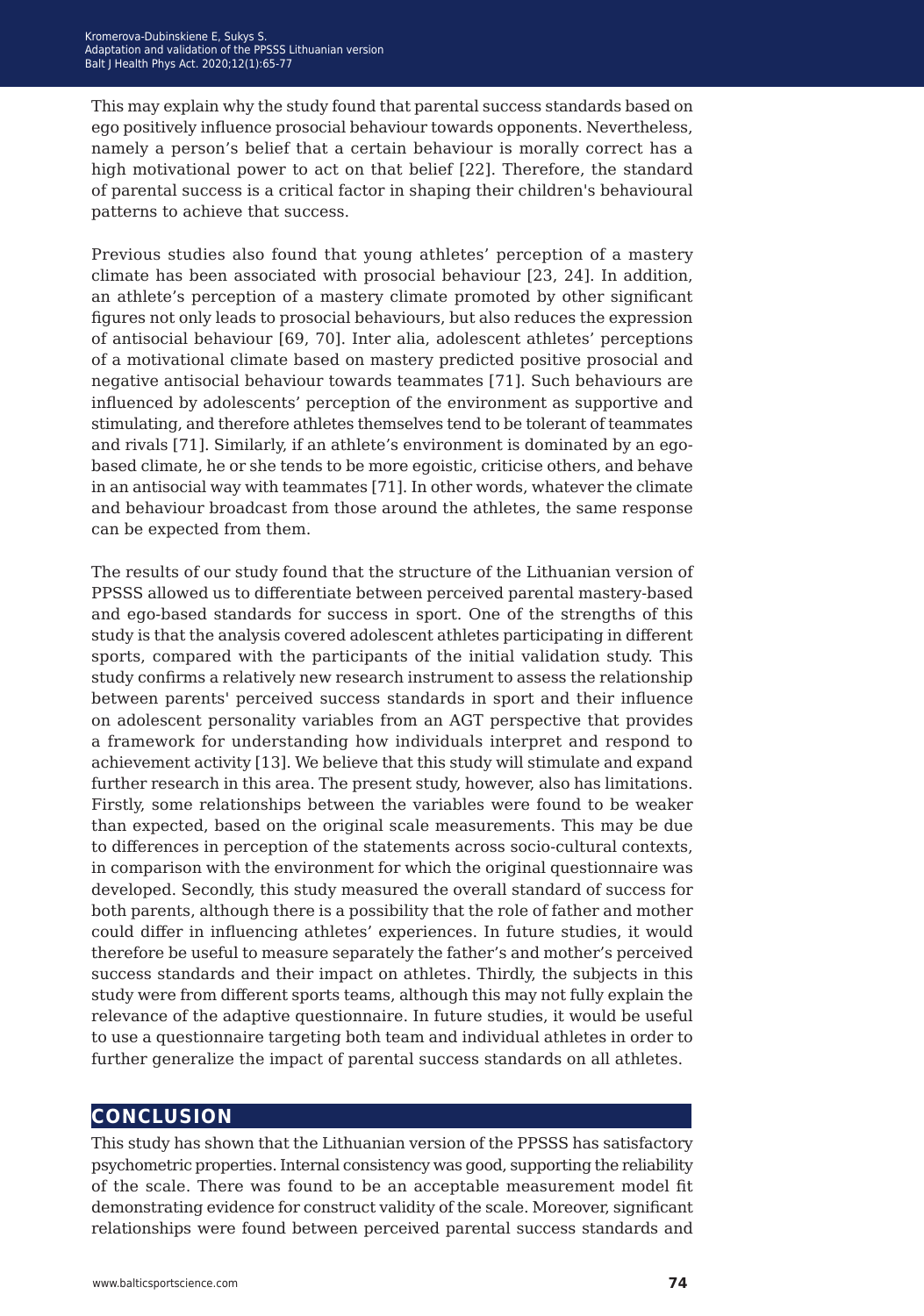other athletes' variables. Therefore, the results provide justification for the use of the PPSSS in its Lithuanian version. In future research, it can help to increase our understanding of the relative impact of parents on young athletes in competitive settings.

#### **acknowledgement**

The authors would like to express sincere thanks to all the participants. The authors have no conflict of interest to declare. The reported study complies with the current laws of the country in which it was performed.

#### **references**

- [1] Popescu V. Role of sport activities in the formation of ethico-moral values. Sport & Society/Sport si Societate. 2012;2(2):184–189.
- [2] Tremblay MS, Barnes JD, Gonzalez SA, et al. Global matrix 2.0: report card grades on the physical activity of children and youth comparing 38 countries. J Phys Act Health. 2016;13(s2):S343–S366. <https://doi.org/10.1123/jpah.2016-0594>
- [3] Danish SJ, Forneris T, Wallace I. Sport-based life skills programming in the schools. J Appl Sch Psychol. 2005;21(2):41–62. [https://doi.org/10.1300/J370v21n02\\_04](https://doi.org/10.1300/J370v21n02_04)
- [4] Fraser-Thomas J, Cote J, Deakin J. Youth sport programs: an avenue to foster positive youth development. Phys Educ Sport Pedagogy. 2005;10(1):19–40. <https://doi.org/10.1080/1740898042000334890>
- [5] Holt NL, Tamminen KA, Black DE, Sehn ZL, Wall MP. Parental involvement in competitive youth sport settings. Psychol Sport Exerc. 2008;9(5):663–685.<https://doi.org/10.1016/j.psychsport.2007.08.001>
- [6] Coakley J. Youth sports: What counts as "positive development?". J Sport Soc Issues. 2011;35(3):306– 324. <https://doi.org/10.1177/0193723511417311>
- [7] Lucidi F, Zelli A, Mallia L, Nicolais G, Lazuras L, Hagger MS. Moral attitudes predict cheating and gamesmanship behaviors among competitive tennis players. Front Psychol. 2017;8:571. [https://doi.](https://doi.org/10.3389/fpsyg.2017.00571) [org/10.3389/fpsyg.2017.00571](https://doi.org/10.3389/fpsyg.2017.00571)
- [8] Chen C, Elliot AJ, Sheldon KM. Psychological need support as a predictor of intrinsic and external motivation: the mediational role of achievement goals. Educational Psychology. 2019;39(8):1090– 1113. <https://doi.org/10.1080/01443410.2019.1618442>
- [9] Lower LM, Turner BA, Petersen JC. Achievement goal orientation as a predictor of sport involvement and perceived benefits of sport involvement: Examination of a mixture model. J Sport. 2014;3(1):63–101.
- [10] Lochbaum M, Cetinkalp ZK, Graham K, Wright T, Zazo R. Task and ego goal orientations in competitive sport: A quantitative review of the literature from 1989 to 2016. Kinesiology. 2016;48(1):3–29. [https://](https://doi.org/10.26582/k.48.1.14) [doi.org/10.26582/k.48.1.14](https://doi.org/10.26582/k.48.1.14)
- [11] Ring C, Kavussanu M. The impact of achievement goals on cheating in sport. Psychol Sport Exerc. 2018;35:98–103.<https://doi.org/10.1016/j.psychsport.2017.11.016>
- [12] Nicholls JG. The competitive ethos and democratic education. Cambridge, MA, US: Harvard University Press; 1989.
- [13] Nicholls JG. Achievement motivation: Conceptions of ability, subjective experience, task choice, and performance. Psychol Rev. 1984;91(3):328–346. <https://doi.org/10.1037/0033-295X.91.3.328>
- [14] Schwebel FJ, Smith RE, Smoll FL. Measurement of perceived parental success standards in sport and relations with athletes' self-esteem, performance anxiety, and achievement goal orientation: Comparing parental and coach influences. Child Develop Res. 2016: ID 7056075.<https://doi.org/10.1155/2016/7056075>
- [15] Gardner LA, Magee CA, Vella SA. Enjoyment and behavioral intention predict organized youth sport participation and dropout. J Phys Act Health. 2017;14(11):861–865. [https://doi.org/10.1123/](https://doi.org/10.1123/jpah.2016-0572) [jpah.2016-057216.](https://doi.org/10.1123/jpah.2016-0572)
- [16] Shrout MR, Voelker DK, Munro GD, Kubitz KA. Associations between sport participation, goal and sportspersonship orientations, and moral reasoning. Ethics Behav. 2017;27(6):502–518. [https://doi.](https://doi.org/10.1080/10508422.2016.1233494) [org/10.1080/10508422.2016.1233494](https://doi.org/10.1080/10508422.2016.1233494)
- [17] Mudrak J, Slepicka P, Slepickova I. Sport motivation and doping in adolescent athletes. PLoS one. 2018;13:e0205222. <https://doi.org/10.1371/journal.pone.0205222>
- [18] O'Rourke DJ, Smith RE, Smoll FL, Cumming SP. Parent-initiated motivational climate, selfesteem, and autonomous motivation in young athletes: Testing propositions from achievement goal and self-determination theories. Child Development Research. 2012;ID 393914. [https://doi.](https://doi.org/10.1155/2012/393914) [org/10.1155/2012/393914](https://doi.org/10.1155/2012/393914)
- [19] O'Rourke DJ, Smith RE, Smoll FL, Cumming SP. Relations of parent- and coach-initiated motivational climates to young athletes' self-esteem, performance anxiety, and autonomous motivation: Who is more influential? J Appl Sport Psychol. 2014;26(4):395–408.<https://doi.org/10.1080/10413200.2014.907838>
- [20] Lee MJ, Whitehead J, Ntoumanis N, Hatzigeorgiadis A. Relationships among values, achievement orientations, and attitudes in youth sport. J Sport Exerc Psychol. 2008;30(5):588–610. [https://doi.](https://doi.org/10.1123/jsep.30.5.588) [org/10.1123/jsep.30.5.588](https://doi.org/10.1123/jsep.30.5.588)
- [21] Kavussanu M. Toward an understanding of transgressive behavior in sport: Progress and prospects. Psychol Sport Exerc. 2019;42:33–39. <https://doi.org/10.1016/j.psychsport.2019.01.009>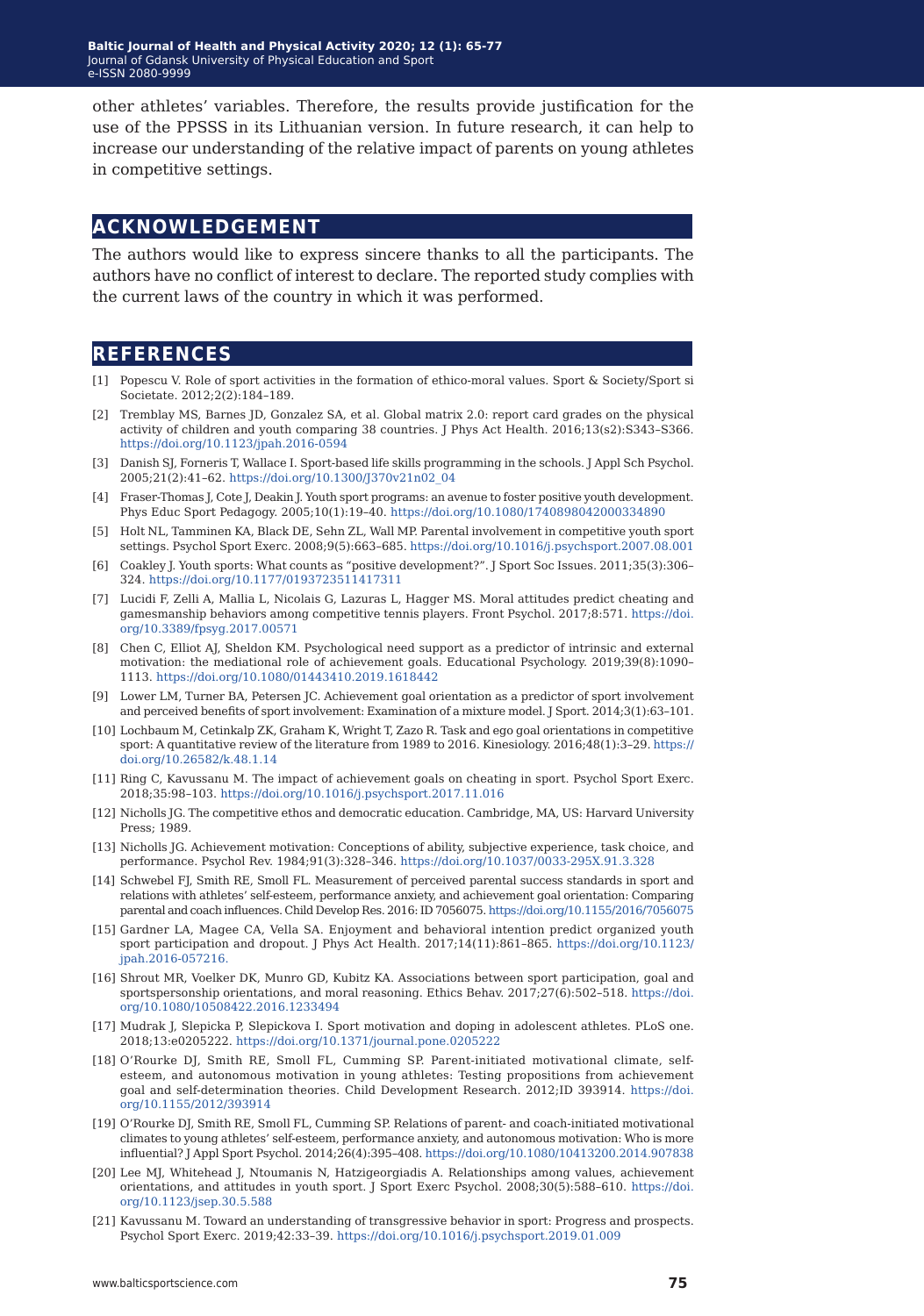- [22] Spruit A, Kavussanu M, Smit T, IJntema M. The relationship between moral climate of sports and the moral behavior of young athletes: A multilevel meta-analysis. J Youth Adolesc. 2019;48(2):228–242. <https://doi.org/10.1007/s10964-018-0968-5>
- [23] Kavussanu M. Motivational predictors of prosocial and antisocial behaviour in football. J Sports Sci. 2006;24(06):575–588.<https://doi.org/10.1080/02640410500190825>
- [24] Sage LD, Kavussanu M. Goal orientations, motivational climate, and prosocial and antisocial behaviour in youth football: Exploring their temporal stability and reciprocal relationships. J Sports Sci. 2008;26(7):717–732.<https://doi.org/10.1080/02640410701769716>
- [25] Boardley ID, Kavussanu M. Effects of goal orientation and perceived value of toughness on antisocial behavior in soccer: The mediating role of moral disengagement. J Sport Exerc Psychol. 2010;32(2):176– 192. <https://doi.org/10.1123/jsep.32.2.176>
- [26] Bortoli L, Messina G, Zorba M, Robazza C. Contextual and individual influences on antisocial behaviour and psychobiosocial states of youth soccer players. Psychol Sport Exerc. 2012;13(4):397–406. [https://](https://doi.org/10.1016/j.psychsport.2012.01.001) [doi.org/10.1016/j.psychsport.2012.01.001](https://doi.org/10.1016/j.psychsport.2012.01.001)
- [27] Reinboth M, Duda J.L. The motivational climate, perceived ability, and athletes' psychological and physical well-being. Sport Psychologist. 2004;18:237–251.<https://doi.org/10.1123/tsp.18.3.237>
- [28] Smith RE, Smoll FL, Cumming SP. Motivational climate and changes in young athletes' achievement goal orientations. Motiv Emotion. 2009;33(2):173–183.<https://doi.org/10.1007/s11031-009-9126-4>
- [29] Duda JL, Balaguer I. Coach-Created Motivational Climate. Champaign, IL, US: Human Kinetics; 2007.
- [30] Duda JL. The conceptual and empirical foundations of Empowering Coaching™: Setting the stage for the PAPA project. Int J Sport Exerc Psychol. 2013;11(4):311–318. [https://doi.](https://doi.org/10.1080/1612197X.2013.839414) [org/10.1080/1612197X.2013.839414](https://doi.org/10.1080/1612197X.2013.839414)
- [31] Holt NL, Knight CJ. Parenting in youth sport: From research to practice. Routledge; 2014. https:// doi.org/10.4324/9780203798553
- [32] Elliott SK, Drummond MJN. Parents in youth sport: what happens after the game? Sport Educ Soc. 2017;22(3):391–406. <https://doi.org/10.1080/13573322.2015.1036233>
- [33] Dorsch TE, King MQ, Tulane S, Osai KV, Dunn CR, Carlsen CP. Parent education in youth sport: A community case study of parents, coaches, and administrators. J Appl Sport Psychol. 2019;31(4):427– 450. <https://doi.org/10.1080/10413200.2018.1510438>
- [34] Strandbu A, Stefansen K, Smette I, Sandvik MR. Young people's experiences of parental involvement in youth sport. Sport Educ Soc. 2019;24(1):66–77. <https://doi.org/10.1080/13573322.2017.1323200>
- [35] Keegan RJ, Harwood CG, Spray CM, Lavallee DE. A qualitative investigation exploring the motivational climate in early career sports participants: Coach, parent and peer influences on sport motivation. Psychol Sport Exerc. 2009;10(3):361–372. <https://doi.org/10.1016/j.psychsport.2008.12.003>
- [36] McArdle S, Duda JK. Implications of the motivational climate in youth sports. Children and youth in sport: A biopsychosocial perspective. 2002;2:409–434.
- [37] Buri JR. Self-esteem and appraisals of parental behavior. J Adolesc Res. 1989;4(1):33–49. [https://doi.](https://doi.org/10.1177/074355488941003) [org/10.1177/074355488941003](https://doi.org/10.1177/074355488941003)
- [38] Frank G, Plunkett SW, Otten MP. Perceived parenting, self-esteem, and general self-efficacy of Iranian American adolescents. J Child Fam Stud. 2010;19(6):738–746. [https://doi.org/10.1007/s10826-010-](https://doi.org/10.1007/s10826-010-9363-x) [9363-x](https://doi.org/10.1007/s10826-010-9363-x)
- [39] Martinez I, Garcia JF, Yubero S. Parenting styles and adolescents' self-esteem in Brazil. Psychol Rep. 2007;100(3):731–745.<https://doi.org/10.2466/pr0.100.3.731-745>
- [40] Park YA, Choi YH, Park IJ, Kim HE. Relationship between mothers' perceived parenting and children's self-esteem. Korean J Develop Psychol. 2002;15:43-60.
- [41] Roberts GC, Treasure DC, Balague G. Achievement goals in sport: The development and validation of the Perception of Success Questionnaire. J Sports Sci. 1998;16(4):337–347. [https://doi.](https://doi.org/10.1080/02640419808559362) [org/10.1080/02640419808559362](https://doi.org/10.1080/02640419808559362)
- [42] White S. A. Adolescent goal profiles, perceptions of the parent-initiated motivational climate, and competitive trait anxiety. Sport Psychol. 1998;12(1):16–28. <https://doi.org/10.1123/tsp.12.1.16>
- [43] Cumming S.P, Smith RE, Smoll FL, Standage M, Grossbard JR. Development and validation of the achievement goal scale for youth sports. Psychol Sport Exerc. 2008;9(5):686–703. [https://doi.](https://doi.org/10.1016/j.psychsport.2007.09.003) [org/10.1016/j.psychsport.2007.09.003](https://doi.org/10.1016/j.psychsport.2007.09.003)
- [44] O'Rourke DJ, Smith RE, Smoll FL, Cumming SP. Trait anxiety in young athletes as a function of parental pressure and motivational climate: Is parental pressure always harmful? J Appl Sport Psychol. 2011;23(4):398–412. <https://doi.org/10.1080/10413200.2011.552089>
- [45] Lavoi NM, Stellino NB. The relation between perceived parent-created sport climate and competitive male youth hockey players' good and poor sport behaviors. J Psych. 2008;142(5):471–496. [https://](https://doi.org/10.3200/JRLP.142.5.471-496) [doi.org/10.3200/ JRLP.142.5.471-496](https://doi.org/10.3200/JRLP.142.5.471-496)
- [46] Hambleton RK, Merenda P, Spielberger C. Adapting educational and psychological tests for crosscultural assessment. Lawrence S. Erlbaum Publishers;2005. [https://doi.org/10.4324/9781410611758](v)
- [47] Pelletier LG, Fortier MS, Vallerand RJ, et al. Toward a new measure of intrinsic motivation, extrinsic motivation, and amotivation in sports: The Sport Motivation Scale (SMS). J Sport Exerc Psychol. 1995;17(1):35–53. <https://doi.org/10.1123/jsep.17.1.35>
- [48] Grajauskas L. Jaunųjų (12–14 metų) orientacininkų rengimo modeliavimas taikant treniravimo priemonių ir metodų įvairovę [Modelling of young orienteerers' (at age of 12–14) training by applying diversity of training means and methods] [dissertation]. Šiauliai: Šiauliai University; 2008. Lithuanian.
- [49] Grajauskas L, Razmaite D. Lietuviškos sporto motyvacijos skalės kai kurios psichometrinės charakteristikos [Some psychometric characteristics of a Lithuanian version of the sport motivation scale]. Sport Science 2017;2:10–15. Lithuanian.<https://doi.org/10.15823/sm.2017.13>